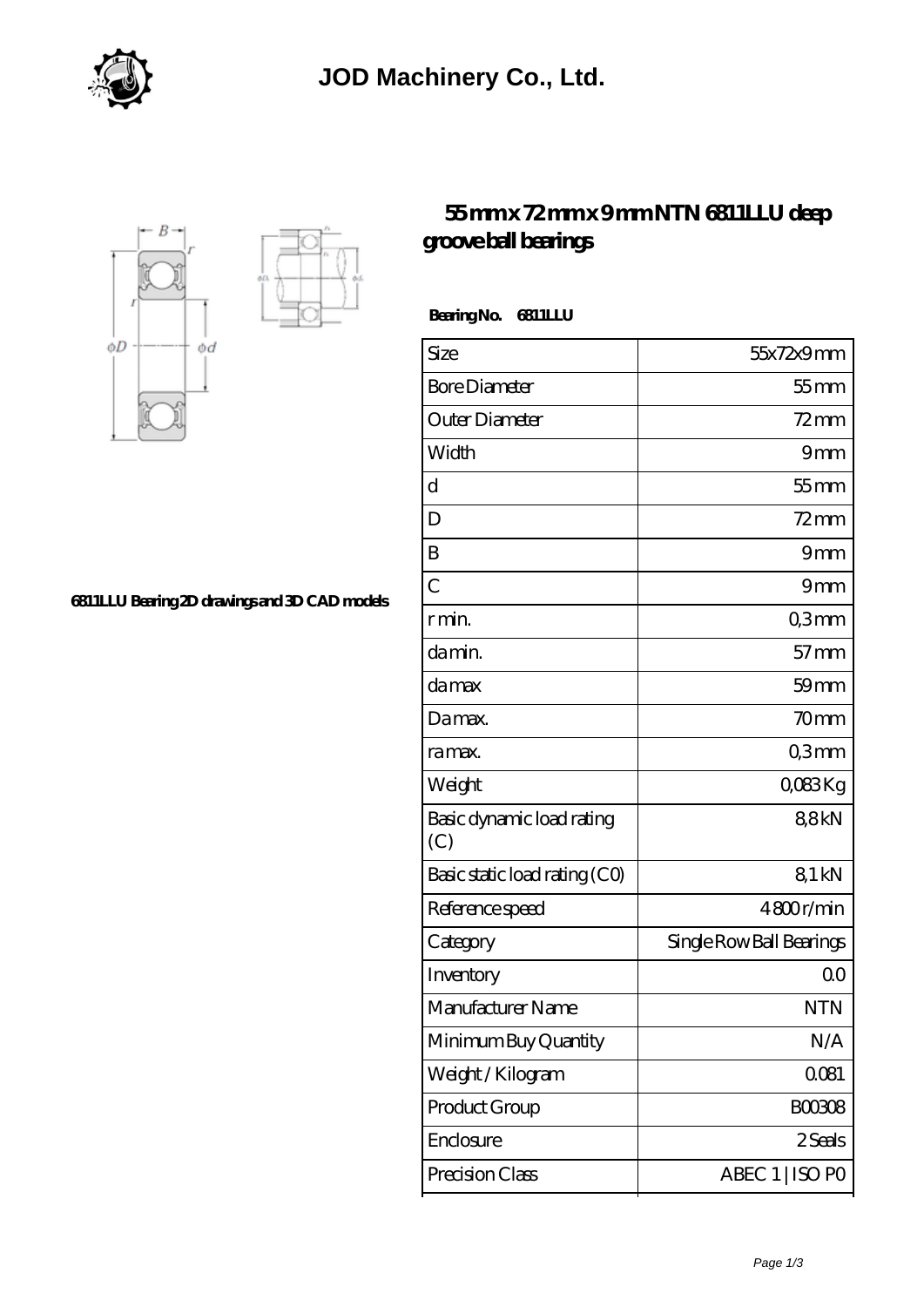

## **[JOD Machinery Co., Ltd.](https://virtual-solution.net)**

| Maximum Capacity / Filling<br>Slot | No                                                                                                                                                                               |
|------------------------------------|----------------------------------------------------------------------------------------------------------------------------------------------------------------------------------|
| Rolling Element                    | <b>Ball Bearing</b>                                                                                                                                                              |
| Snap Ring                          | No                                                                                                                                                                               |
| <b>Internal Special Features</b>   | No                                                                                                                                                                               |
| Cage Material                      | Steel                                                                                                                                                                            |
| Enclosure Type                     | Contact Seal                                                                                                                                                                     |
| Internal Clearance                 | C0 Medium                                                                                                                                                                        |
| Inch - Metric                      | Metric                                                                                                                                                                           |
| Long Description                   | 55MM Bore; 72MM<br>Outside Diameter; 9MM<br>Outer Race Diameter; 2<br>Seals; Ball Bearing; ABEC 1  <br>ISO PO, No Filling Slot; No<br>Snap Ring, No Internal<br>Special Features |
| Category                           | Single Row Ball Bearing                                                                                                                                                          |
| <b>UNSPSC</b>                      | 31171504                                                                                                                                                                         |
| Harmonized Tariff Code             | 8482105068                                                                                                                                                                       |
| Noun                               | Bearing                                                                                                                                                                          |
| Keyword String                     | Ball                                                                                                                                                                             |
| Manufacturer URL                   | http://www.ntnamerica.co<br>m                                                                                                                                                    |
| Manufacturer Item Number           | 6811JRLLU/2AS                                                                                                                                                                    |
| Weight/LBS                         | 0.179                                                                                                                                                                            |
| Bore                               | 2165Inch   55 Millimeter                                                                                                                                                         |
| Outside Diameter                   | 2835Inch   72 Millimeter                                                                                                                                                         |
| Outer Race Width                   | 0.354 Inch   9 Millimeter                                                                                                                                                        |
| bore diameter:                     | $55$ mm                                                                                                                                                                          |
| precision rating                   | ISO Class <sub>O</sub>                                                                                                                                                           |
| outside diameter:                  | 72 mm                                                                                                                                                                            |
| finish/coating                     | Uncoated                                                                                                                                                                         |
| overall width:                     | 9mm                                                                                                                                                                              |
| bearing material:                  | High Carbon Chrome Steel                                                                                                                                                         |
| bore type:                         | Round                                                                                                                                                                            |